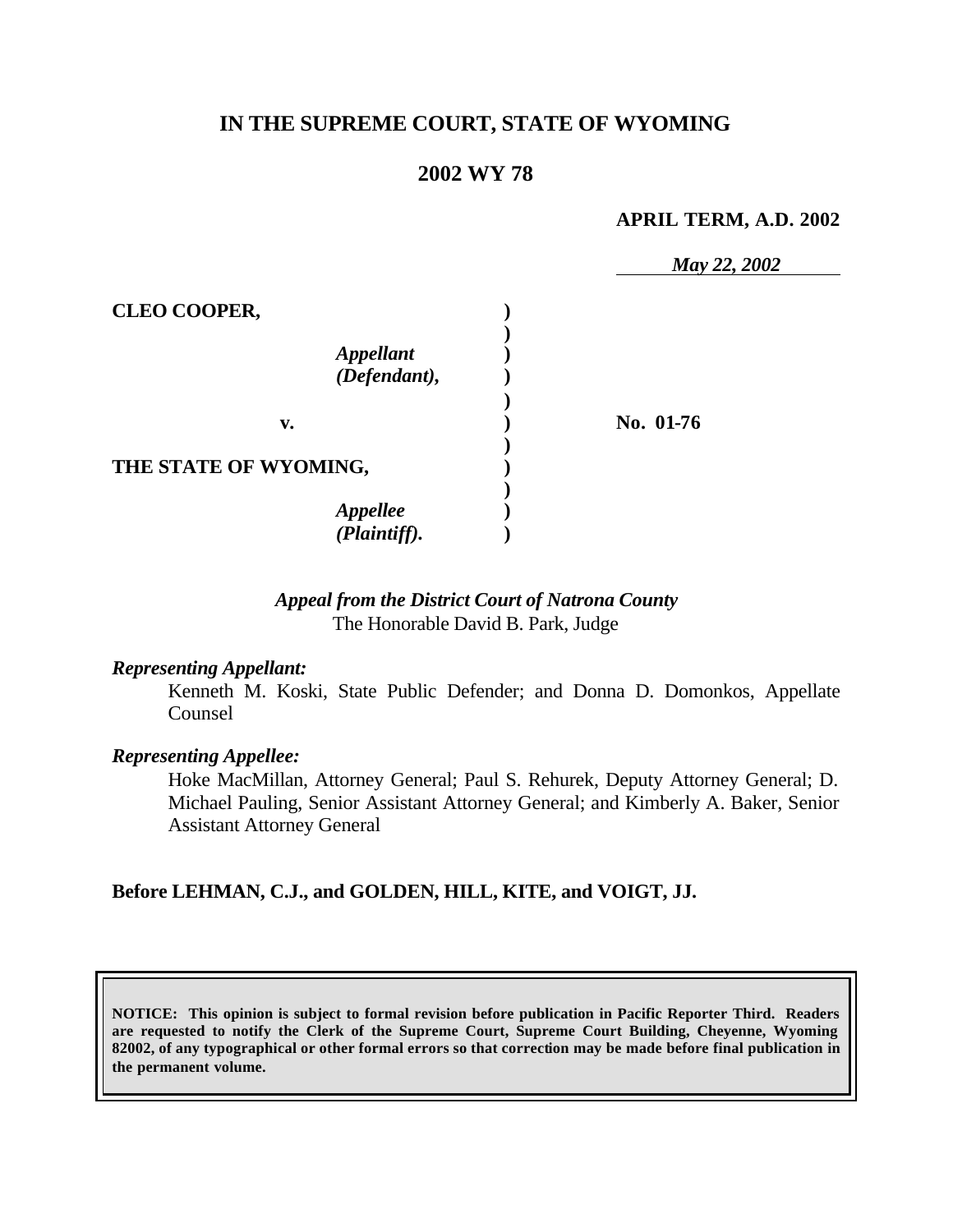### KITE, Justice.

[¶1] Cleo Cooper pleaded guilty to one count of felony possession of a controlled substance under Wyo. Stat. Ann. § 35-7-1031 (LexisNexis 2001). He appeals his judgment and sentence arguing the trial court committed error when it allowed a substance abuse therapist to testify during sentencing regarding privileged communications she had with him. We hold that, although Mr. Cooper did not expressly waive his privilege as required by Wyo. Stat. Ann. § 33-38-113 (LexisNexis 2001), he impliedly did so and did not suffer any prejudice. Therefore, we affirm his sentence.

### **ISSUES**

[¶2] Mr. Cooper presents the following issue for our review:

# ISSUE I

Whether the district court committed reversible error when it violated Wyo. Stat. Ann. § 33-38-113 by compelling Cooper's substance abuse counselor to testify regarding privileged information.

The State of Wyoming phrases the issue as:

Whether the district court abused its discretion when it directed Appellant's substance abuse counselor to answer questions on cross-examination?

# **FACTS**

[¶3] On June 9, 2000, Casper police officers responded to a call which indicated three juveniles were making noise in a residential area. Upon arrival, the officers saw Mr. Cooper outside a residence with another individual. One officer knew Mr. Cooper and requested that an NCIC check be run on him. The NCIC check indicated a warrant had been issued for Mr. Cooper because he failed to appear at a court proceeding. The officer asked Mr. Cooper to put his hands behind his back; however, Mr. Cooper suddenly ran away. He subsequently tripped and fell, and, although he continued to resist, the officers were able to restrain him and place him under arrest. A search of his person revealed a small amount of marijuana and a spoon with cocaine residue.

[¶4] Mr. Cooper was initially charged with one count of felony possession of cocaine and one count of felony possession of marijuana, both under § 35-7-1031. Pursuant to a plea agreement, he pleaded guilty to the cocaine charge, and, in exchange, the state dismissed the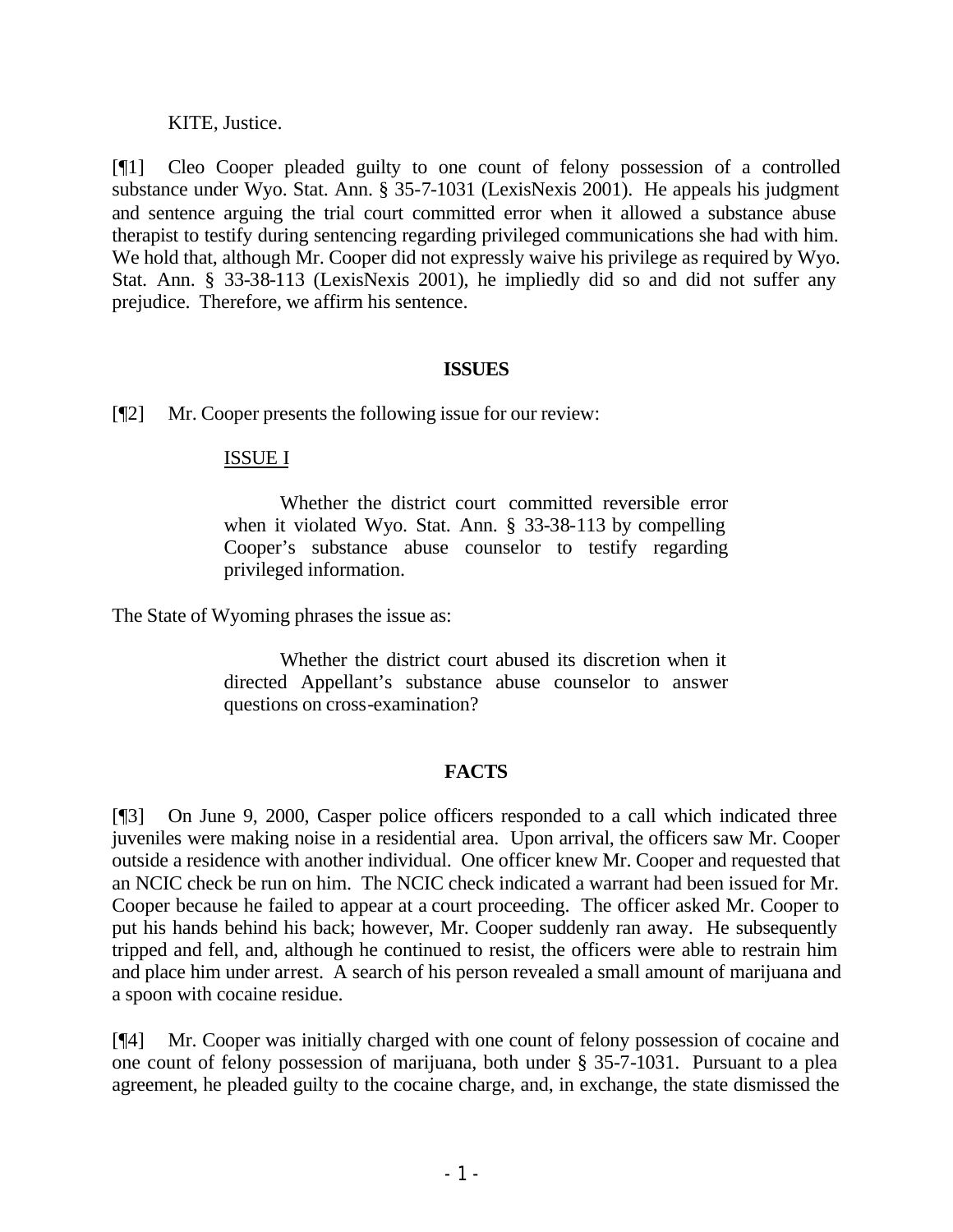marijuana charge. The trial court sentenced him to a term of not less than four years nor more than five years in the Wyoming State Penitentiary.

[¶5] At his sentencing hearing, Mr. Cooper called a substance abuse therapist to recommend that he be placed into the substance abuse treatment program rather than face imprisonment. The therapist knew Mr. Cooper in 1996 while he was a resident at the substance abuse treatment program where the therapist was employed. On direct examination, the defense, in an open-ended question, asked the therapist to generally explain what took place during Mr. Cooper's initial residency in the treatment program. On crossexamination, the prosecutor asked the therapist to discuss communications she had with Mr. Cooper, specifically whether Mr. Cooper told her he was involved in the sales of controlled substances. The therapist questioned the court as to whether she should answer the question due to her duty of confidentiality. The court replied that she "may answer that question." As a result, the therapist testified Mr. Cooper had in fact said he was involved in the sales of controlled substances. Mr. Cooper's trial counsel lodged no objection; however, on appeal, Mr. Cooper alleges error.

## **STANDARD OF REVIEW**

[¶6] We will not disturb a sentence because of sentencing procedures unless the appellant can show an abuse of discretion, procedural conduct prejudicial to him, circumstances which manifest inherent unfairness and injustice, or conduct which offends the public sense of fair play. *Trusky v. State*, 7 P.3d 5, 13 (Wyo. 2000). Reversal is warranted only when the error is prejudicial and affects an appellant's substantial rights. *Id*. The appellant bears the burden to establish that an error was prejudicial. *Id.*

### **DISCUSSION**

[¶7] Mr. Cooper called his therapist to convince the court he would benefit from being admitted into the substance abuse treatment program and to explain why he initially failed the same program in 1996. During the therapist's cross-examination, she hesitated to respond to certain questions and queried the trial court as to whether her responses would violate her duty to safeguard privileged communications.

> Q. Okay. And, also, during the time that you have been involved, have you also been -- treated other various people, including female clients, who have been involved with Mr. Cooper?

> > A. Yes, sir, I have.

Q. And haven't numerous of them told you that Mr. Cooper was abusive towards them?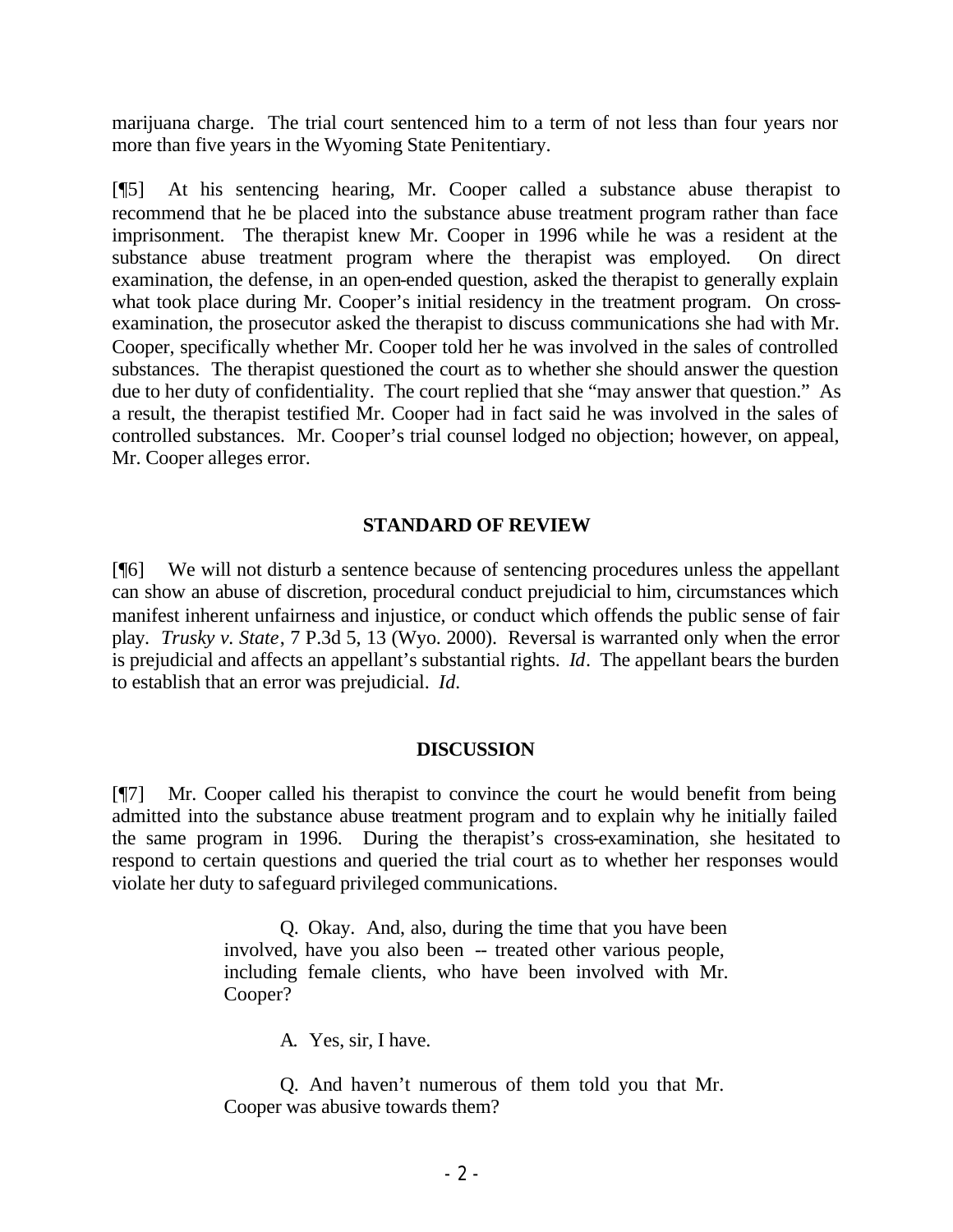[DEFENSE COUNSEL]: Objection.

Q. (BY [PROSECUTOR]) That he provided drugs to them?

[DEFENSE COUNSEL]: Objection, Your Honor; hearsay.

THE COURT: Overruled. Rules of Evidence don't apply.

[DEFENSE COUNSEL]: Or lack of personal knowledge. I don't know if she would have personal knowledge about --

THE COURT: I'll allow the question.

THE WITNESS: Your Honor, may I break confidentiality?

[PROSECUTOR]: If she is doing so, Your Honor, I believe she may be entitled to.

THE COURT: What's that?

[PROSECUTOR]: If -- I mean, she has indicated she would like to invoke confidentiality.

THE COURT: Yes. You may invoke that if you think that is appropriate.

Q. (BY [PROSECUTOR]) Let me reask the question.

Did you ever discuss with Mr. Cooper his relationship with these other women?

A. Yes, I have, sir.

Q. And, in fact, did you discuss with him his history of abuse and providing them drugs?

A. More his choice of females, sir.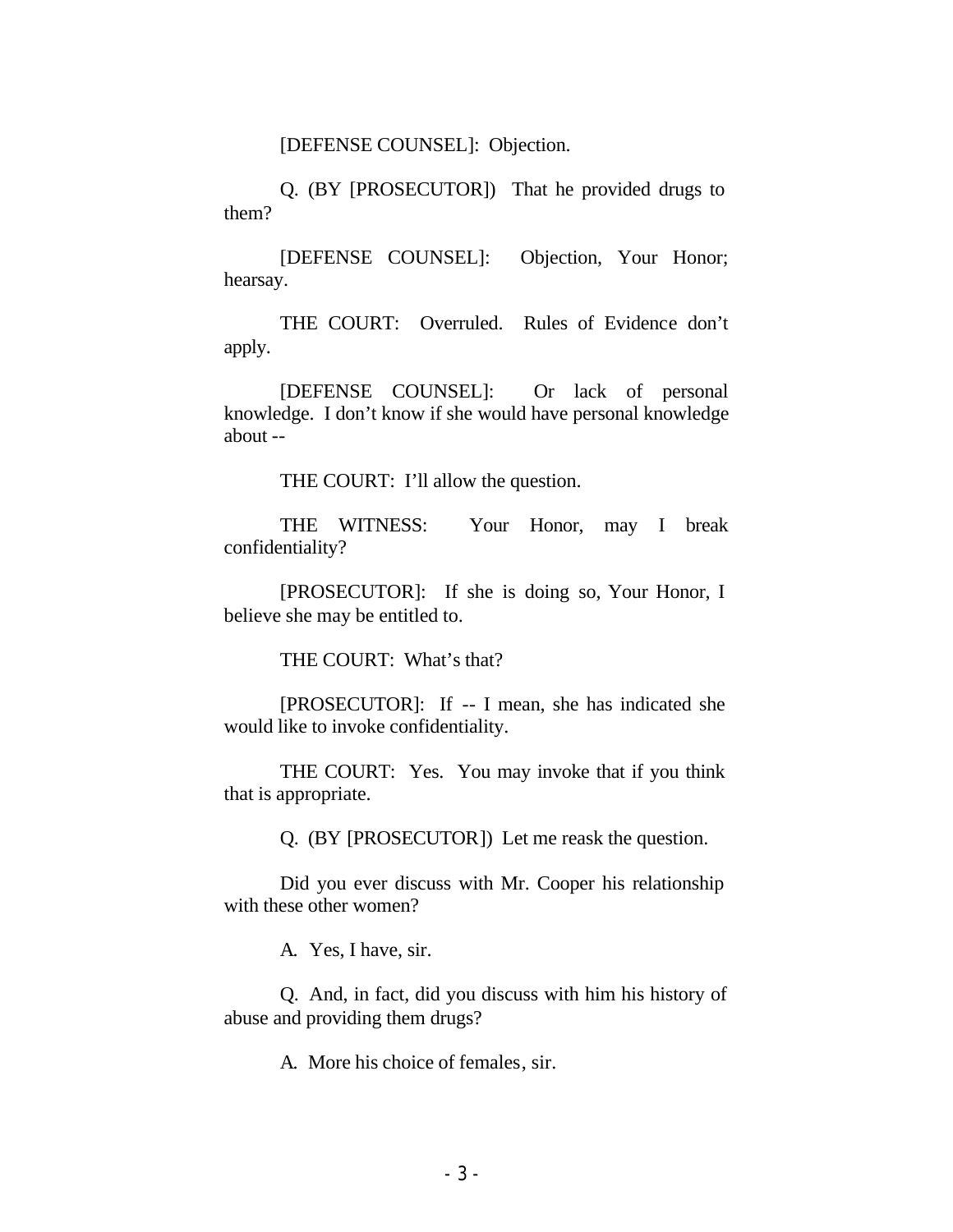Q. Okay. So -- and did you discuss with him his long history of violence towards them?

A. Yes, sir, I did.

Q. Did he accept responsibility for that violence?

A. Yes, he did.

--

Q. And did he also tell you that he was involved in the sales of controlled substance as well as the use of controlled substance?

A. Again, we have this confidentiality, sir. I'm not sure

Q. I'm referring to Mr. Cooper. I'm referring to only what Mr. Cooper told you. He has placed --

THE COURT: You may answer that question.

A. Okay. Yes, he did.

 [¶8] Section 33-38-113 specifically applies to chemical dependency specialists who testify in criminal proceedings and provides:

> (a) In judicial proceedings, whether civil, criminal, or juvenile, in administrative proceedings, and in proceedings preliminary and ancillary thereto, a patient or client, or his guardian or personal representative, may refuse to disclose and may prevent the disclosure of confidential information, including information contained in administrative records, communicated to a person licensed or otherwise authorized to practice under this act, and their agents, for the purpose of diagnosis, evaluation or treatment of any mental or emotional condition or disorder. *A person licensed or otherwise authorized to practice under this act shall not disclose any information communicated as described above in the absence of an express waiver of the privilege except in the following circumstances:*

> > (i) Where abuse or harmful neglect of children, the elderly or disabled or incompetent individuals is known or reasonably suspected;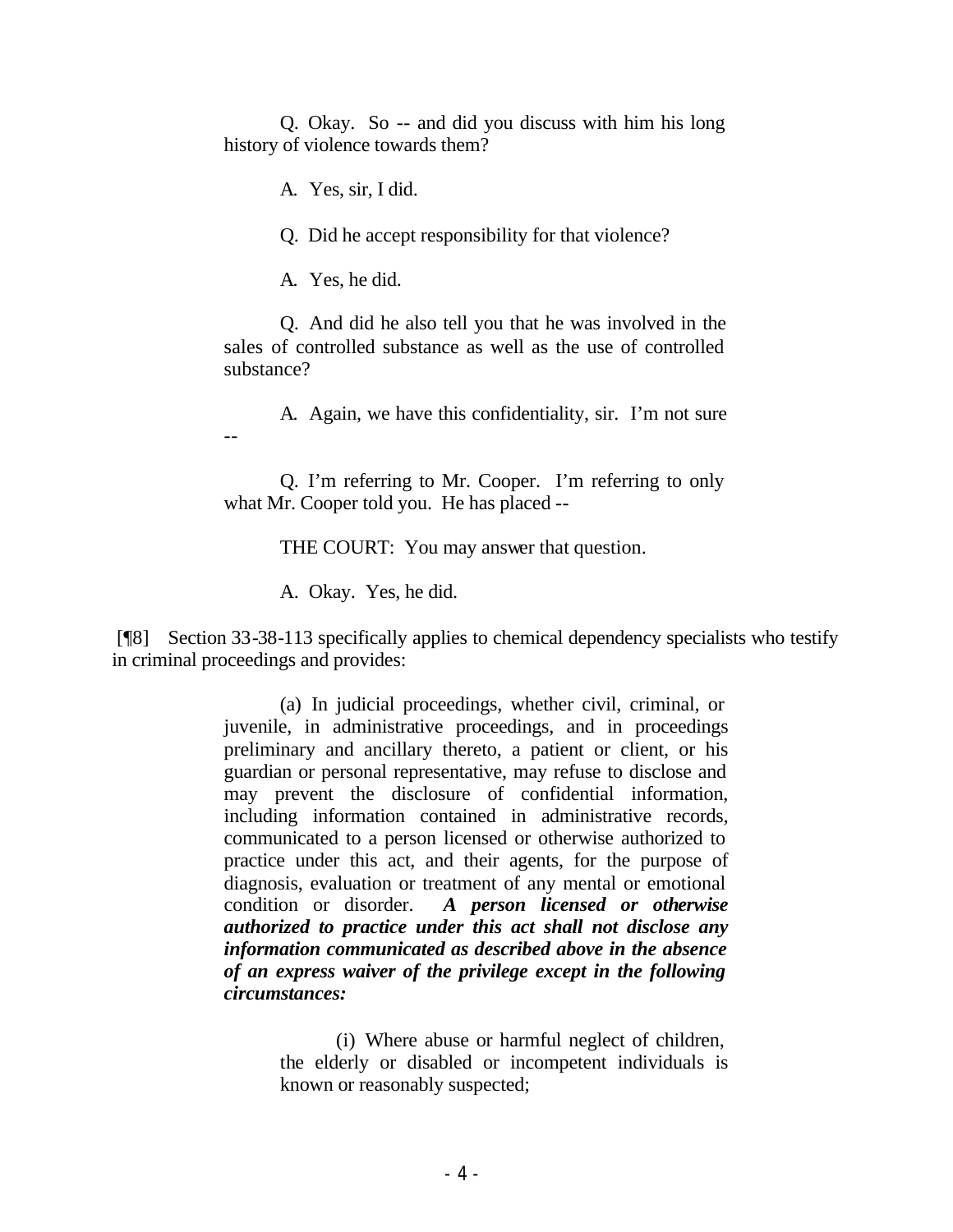(ii) Where the validity of a will of a former patient or client is contested;

(iii) Where such information is necessary to defend against a malpractice action brought by the patient or client;

(iv) Where an immediate threat of physical violence against a readily identifiable victim is disclosed to the person licensed or otherwise authorized to practice under this act;

(v) In the context of civil commitment proceedings, where an immediate threat of self-inflicted damage is disclosed to the person licensed or otherwise authorized to practice under this act;

(vi) Where the patient or client alleges mental or emotional damages in civil litigation or otherwise places his mental or emotional state in issue in any judicial or administrative proceeding concerning child custody or visitation;

(vii) Where the patient or client is examined pursuant to court order; or

(viii) In the context of investigations and hearings brought by the patient or client and conducted by the board where violations of this act are at issue. Information that is deemed to be of sensitive nature shall be inspected by the board in camera and the board shall determine whether or not the information shall become a part of the record and subject to public disclosure.

(Emphasis added.) Neither party disputes that this statute is applicable to the instant case. None of the exceptions to the statute apply; therefore, we must determine whether Mr. Cooper expressly waived his privilege.

> A privilege is a limitation on a court's ability to compel testimony regarding confidential communications that occur in certain relationships. 8 Wigmore, [*Evidence*] § 2285 at 527 [(McNaughton rev. 1961)]. Wigmore identifies four primary characteristics of a privileged communication. *Id.* According to Wigmore, for a statement to qualify as a privileged communication, it must originate in confidence; confidence must be essential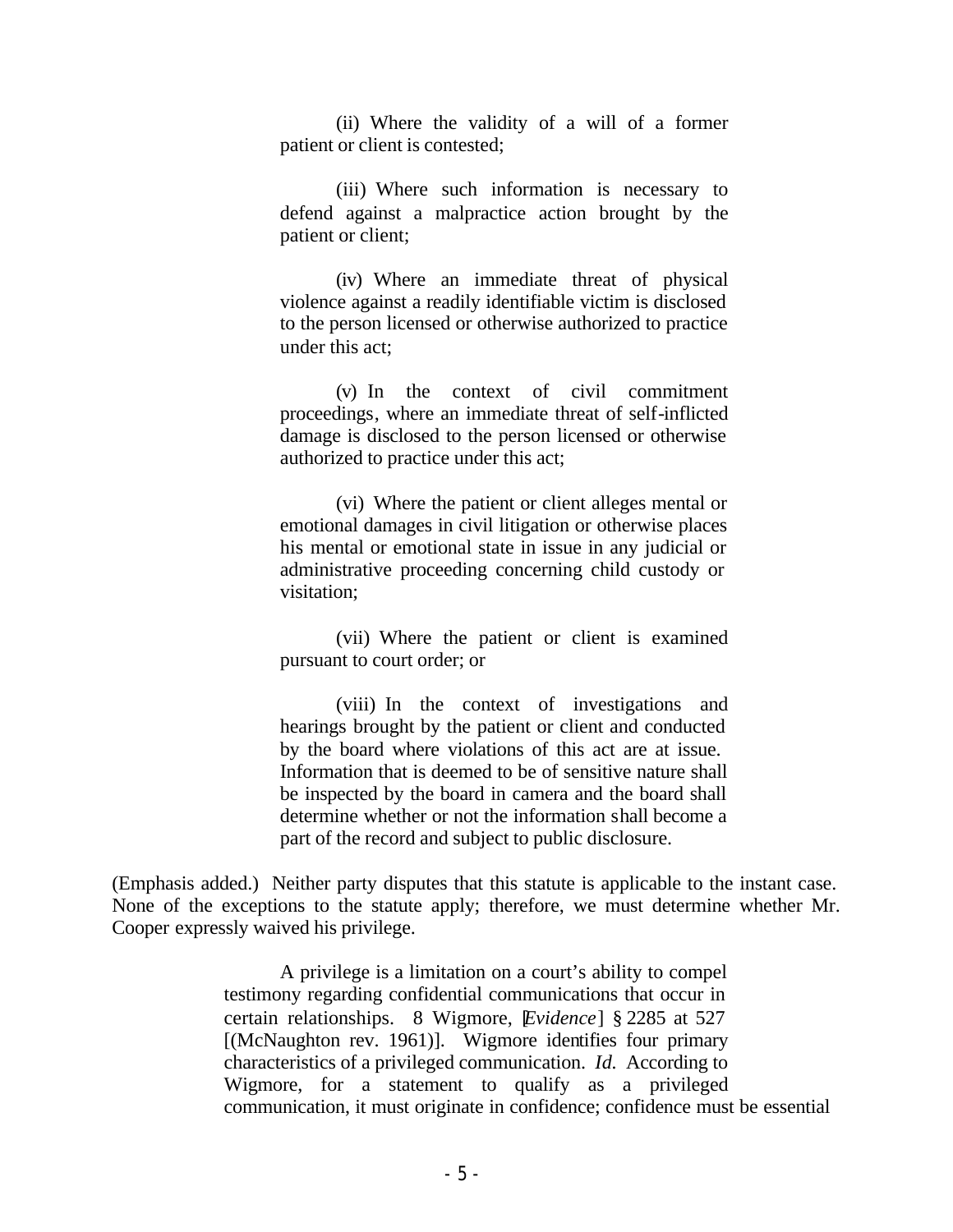to the continued vitality of the relationship; the relationship must be one society is prepared to recognize; and any injury to the relationship caused by the revelation of the confidential communication must be greater than any benefit that results from revealing the confidential communication. *Id*.

*Curran v. Pasek*, 886 P.2d 272, 275 (Wyo. 1994). The policy underlying the statutory privilege at issue is to encourage full and frank disclosure between an individual and a person authorized to practice under Title 33, Chapter 38 for the purpose of effective diagnosis, evaluation, and treatment. Developments in the Law – Privileged Communications, 98 Harv. L. Rev. 1450, 1472-73 (1985). Similar privileges have been justified on the bases that (1) counseling relationships would suffer if people chose not to communicate essential information to professionals because they feared that the professionals would be compelled to disclose such information in court and (2) such relationships involve the professional and the individual in an intimate relationship in which personal information is communicated that should be protected from public disclosure. *Id.* at 1531. The Wyoming legislature codified this privilege, and our judicial system must act to protect its purpose.

[¶9] The state relies on *Frias v. State*, 722 P.2d 135 (Wyo. 1986), wherein Mr. Frias appealed his second-degree murder conviction for the shooting death of his girlfriend. We held failure to object at trial to his physician's testimony constituted a waiver of his right to object. Mr. Frias' physician testified that, although he broke his arm in two places prior to the shooting, Mr. Frias could have held, operated, and fired a rifle using his injured arm. 722 P.2d at 140. The defense failed to object on the basis of the physician-patient privilege. *Id.*  We cited the well established rule that the privilege must be claimed and the evidence objected to or the privilege is waived; therefore, we held his failure to object resulted in waiver. *Id.* Our holding in *Frias* is consistent with the general rule that "[o]ne may not rely on the admission of privileged communications as ground for reversal where the record on appeal does not show the making of an objection on a definite ground." 81 Am. Jur. 2d *Witnesses* § 293 at 280 (1992). We based our decision in *Frias* upon a statute with similar language which required the patient's express consent before a physician could testify concerning confidential communications. 722 P.2d at 140. Throughout the trial, the defense opened the door by questioning witnesses as to Mr. Frias' physical condition and ability to handle and fire a rifle. *Id.* In this case, we must apply the clear language of a different, though similar, statute and the particular circumstances which arose during the sentencing proceeding.

[¶10] This court interprets statutes by giving effect to the legislature's intent. *Worcester v. State*, 2001 WY 82, ¶13, 30 P.3d 47, ¶13 (Wyo. 2001). We look first to the language of the statute to determine whether it is ambiguous. *Heinemann v. State*, 12 P.3d 692, 697 (Wyo. 2000), *cert. denied*, 532 U.S. 934 (2001). If we determine that the statute is unambiguous, we give effect to its plain meaning without invoking any rules of interpretation. *Id.*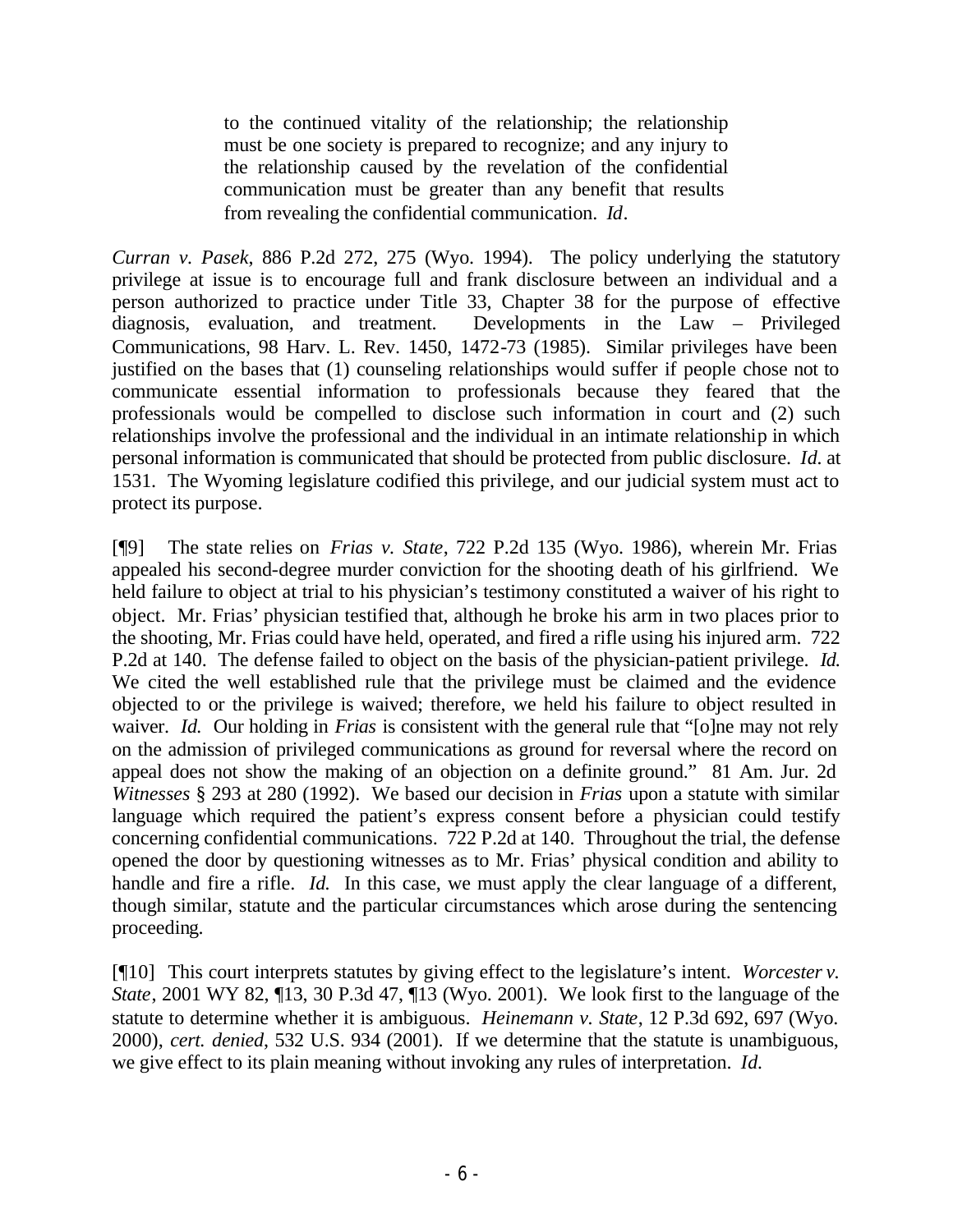[¶11] Section 33-38-113 permits a patient or client to prevent the disclosure of confidential information communicated to a person licensed or otherwise authorized to practice under the act for the purpose of diagnosis, evaluation, or treatment of any mental or emotional condition or disorder and further provides that a person licensed or otherwise authorized to practice under the act (professional counselors, marriage and family therapists, social workers, and chemical dependency specialists) "*shall not disclose any information communicated as described above in the absence of an express waiver of the privilege*." (Emphasis added.) The statute is unambiguous, and the legislative intent is clear. Unless an exception applies, a patient or client's express waiver is required before a person licensed or otherwise authorized to practice under the act may divulge privileged communications. When the statutory language is applied to this case, only Mr. Cooper's express waiver could operate to terminate the privilege protecting the confidential communications and permit the therapist to testify concerning such privileged communications.

[¶12] Waiver is defined as "[t]he voluntary relinquishment or abandonment – express or implied – of a legal right or advantage. . . . The party alleged to have waived a right must have had both knowledge of the existing right and the intention of forgoing it." Black's Law Dictionary 1574 ( $7<sup>th</sup>$  ed. 1999). Express is defined as "[c]learly and unmistakably communicated; directly stated." *Id.* at 601. By contrast:

> An implied waiver can be established by acts and conduct from which an intention to waive may reasonably be inferred, or where a person has pursued such a course of conduct as to evidence an intention to waive a right, by implication through a party's conduct inconsistent with an intent to assert a right.

28 Am. Jur. 2d *Estoppel and Waiver* § 209 at 612 (2000). An implied waiver may occur if the holder fails to object when an attempt is made to inquire into matters protected by the privilege coupled with the subsequent disclosure of those privileged communications. 25 Charles Alan Wright & Kenneth W. Graham, Jr., Federal Practice and Procedure: Evidence § 5552 (1989).

[¶13] It is clear that Mr. Cooper impliedly waived his right to assert his statutory privilege when he failed to object to his therapist's testimony. However, his failure to object was not an express waiver that clearly and unmistakably conveyed his intent to relinquish his statutory right. Thus, it was error for the court to allow the therapist to disclose Mr. Cooper's privileged communications. At the moment the therapist queried the court as to whether she could reveal privileged communications, the court should have asked Mr. Cooper whether he desired to invoke the privilege or whether he wanted to make an express waiver. It was not the therapist's prerogative.

[¶14] The state contends Mr. Cooper waived his statutory privilege simply by calling his therapist to testify. However, the mere act of calling a witness bound by the privilege does not affect a waiver because the testimony can be confined to unprivileged matter. 2 *Edward*